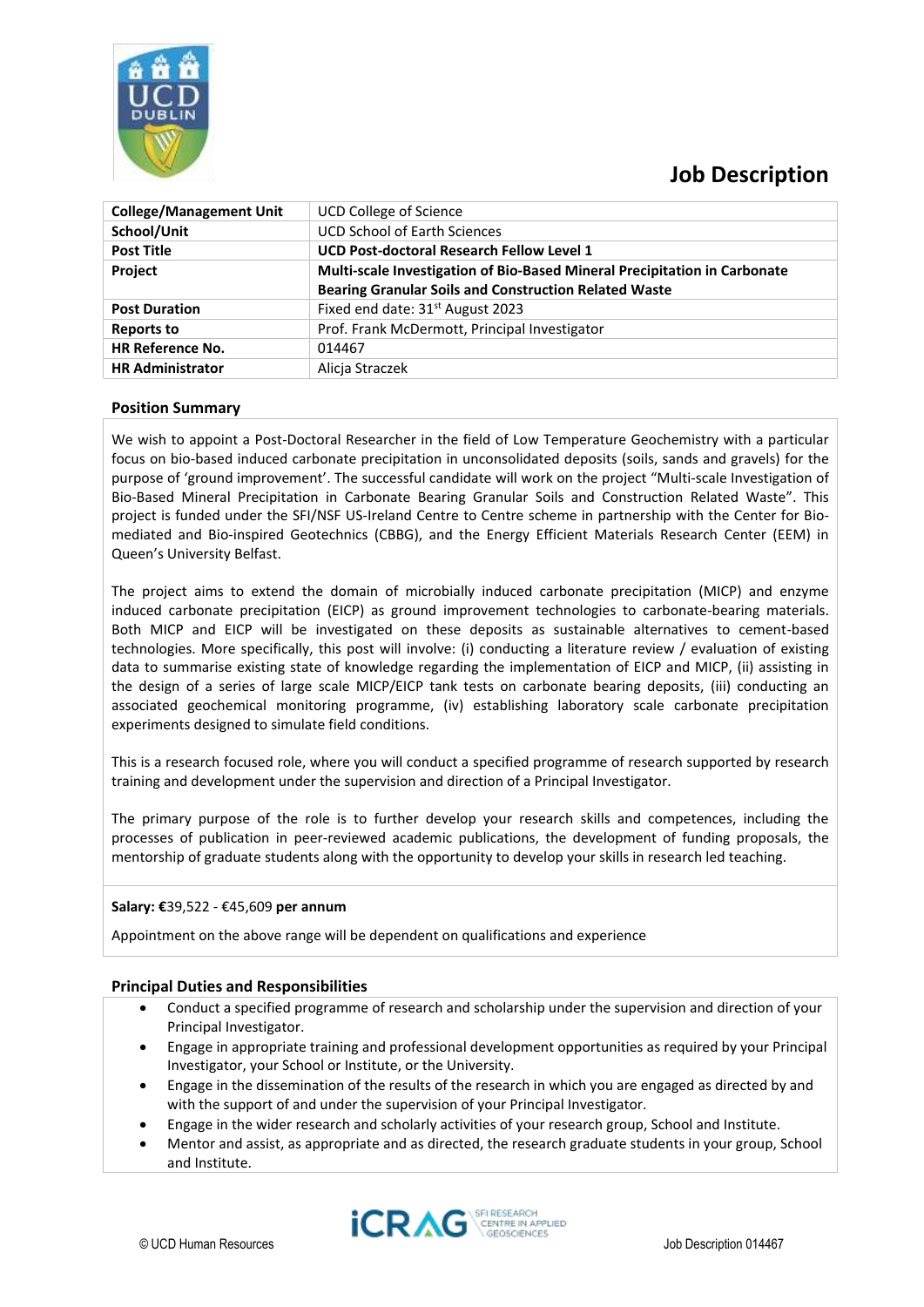• Carry out administrative work associated with your programme of research.

#### **Selection Criteria**

Selection criteria outline the qualifications, skills, knowledge and/or experience that the successful candidate would need to demonstrate for successful discharge of the responsibilities of the post. Applications will be assessed on the basis of how well candidates satisfy these criteria.

#### Mandatory

- PhD in low temperature geochemistry or a closely related area
- Competent in processing and interpreting complex data
- Strong self-motivation and initiative
- Capacity and willingness to work as part of a team
- A demonstrated commitment to research and publications
- An understanding of the operational requirements for a successful research project
- Evidence of research activity (publications, conference presentations, awards) and future scholarly output (working papers, research proposals, and ability to outline a research project.
- Excellent Communication Skills (Oral, Written , Presentation etc).
- Excellent Organisational and Administrative skills including a proven ability to work to deadlines.
- Candidates must demonstrate an awareness of equality, diversity and inclusion agenda.

The PD1 position is intended for early stage researchers, either just after completion of a PhD or for someone entering a new area for the first time. If you have already completed your PD1 stage in UCD or will soon complete a PD1, or you are an external applicant whose total Postdoctoral experience, inclusive of the duration of the advertised post, would exceed 4 years, you should not apply and should refer to PD2 posts instead.

#### Desirable

- Experience of the MICP and/or EICP treatment process
- An understanding of the operational requirements for a successful research project
- Experience of working with graduate research students and researchers
- Experience in setting own research agenda

## **Further Information for Candidates:**

## **Equality, Diversity and Inclusion:**

## **Equality, Diversity, and Inclusion (EDI) at UCD**

UCD is committed to creating an inclusive environment where diversity is celebrated, and everyone is afforded equality of opportunity. Diversity is highlighted in the university's strategic plan as one of the core values of UCD, and its EDI commitment is further demonstrated through the strategic objective relating to the attraction, retention, and development of an excellent and diverse cohort of students, faculty and staff. We welcome applications from everyone, including those who identify with any of the protected characteristics that are set out in our Equality, Diversity and Inclusion policy. The university adheres to a range of equality, diversity and inclusion policies. We encourage applicants to consult UCD's equality, diversity and inclusion policies her[e https://www.ucd.ie/equality/](https://www.ucd.ie/equality/) .

**UCD's Equality, Diversity and Inclusion Strategy 2018-2020-2025 sets out the University's objectives aligned to UCD's ten equality grounds. [Link](https://www.ucd.ie/equality/information/publications/)**

**UCD's Vice President for Equality, Diversity and Inclusion chairs the University EDI Group which works across UCD's ten equality grounds in collaboration with College Vice Principals for EDI and EDI School Representatives. UCD's Equality, Diversity and Inclusion Unit** supports the mainstreming of EDI through the EDI Group and these roles and leads on the delivery of the EDI Strategy through a range of initiaitives including policy development, awareness raising and



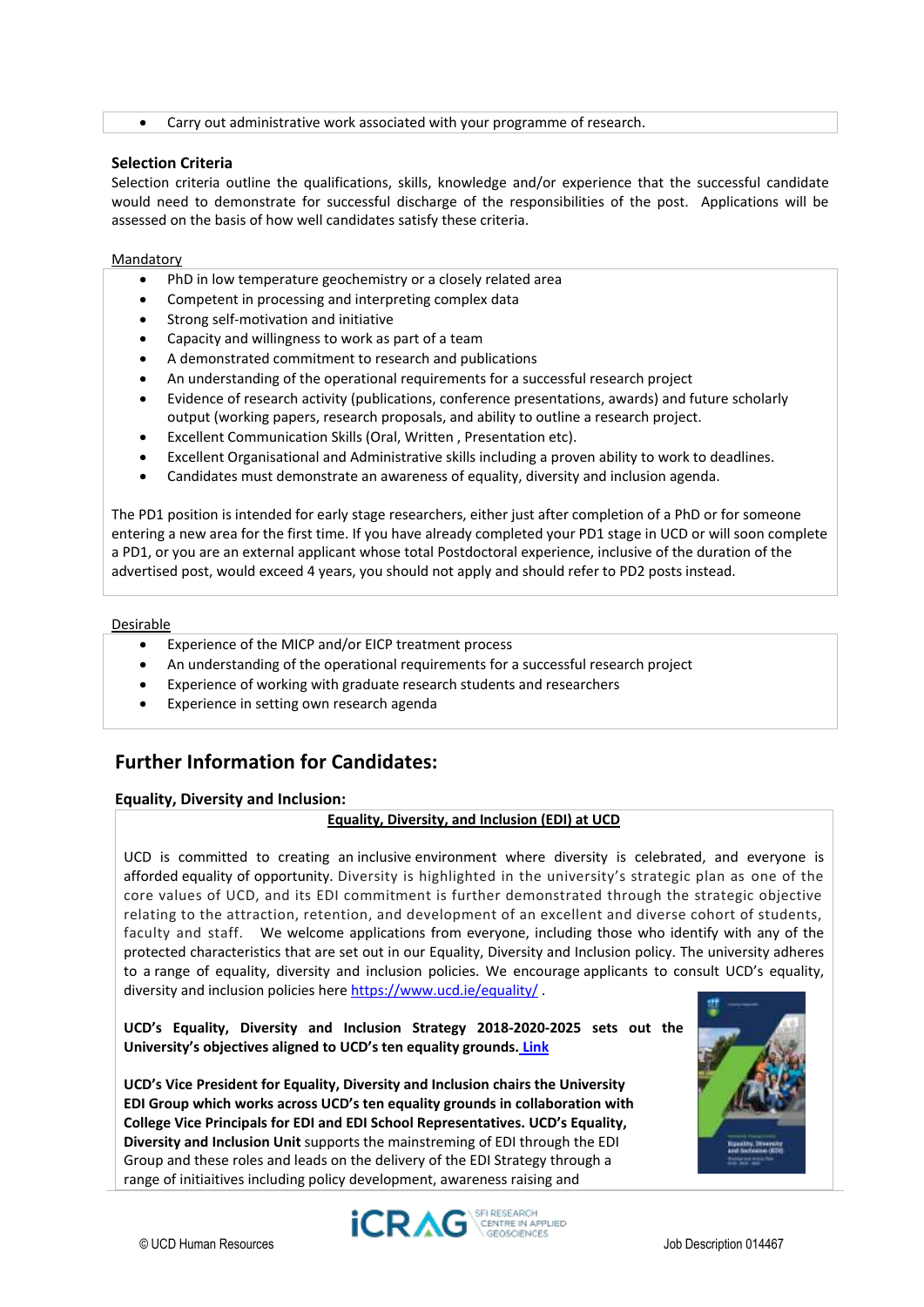training, internal and external relationship building, collation and analysing of data, establishing peer support groups and networks, attainment of accreditations such as Athena SWAN and supporting and promtoting an environment of mental health and wellbeing and dignity and respect.

**UCD has EDI staff networks which are a great opportunity to meet colleagues, network and engage with equality, diversity, and inclusion initiatives in UCD.** 

**UCD's EDI Staff Networks include:** 

- **UCD staff disability network**
- **UCD LGBTI staff network**
- **UCD Women@STEM**
- **Multicultural Employee Network UCD (MENU)**

**You can join UCD's EDI Staff Networks here: <https://www.ucd.ie/equality/groups/edinetworks/>**

**UCD is also engaged with the following initiatives:** 







#### **Athena SWAN at UCD**

University College Dublin has received its second Athena SWAN Bronze institutional award in recognition of the university's work towards gender equality. To achieve this accreditation, an institution must demonstrate that it has undertaken a thorough self-assessment of gender equality challenges and has developed a detailed action plan to tackle them. The [UCD Gender Equality Action Plan 2020-2024](https://www.ucd.ie/equality/t4media/GenderEqualityActionPlan%20UCD%20Final%20Sept20.pdf) was prepared by the [Gender](https://www.ucd.ie/equality/groups/genderequalityactiongroup/)  [Equality Action Group](https://www.ucd.ie/equality/groups/genderequalityactiongroup/) and its Working Groups, in a process that involved external benchmarking, an EDI employee survey, focus groups and consultation across the university. It includes actions relating to recruitment, promotions, leadership, work practices, organisation and culture. The implementation of the Plan is already underway and includes mechanisms to track progress on each of the actions. This action plan includes the actions that arose from the review of the university's policy and procedures on Dignity and Respect.

#### **Age-Friendly University**

University College Dublin is proud of its designation as an **Age-Friendly University** as part of the AFU Global Network. The principles of an Age-Friendly University are: To encourage the participation of older adults in all the core activities of the university, including educational and research programmes.

#### **University of Sanctuary**

UCD was awarded **University of Sanctuary** status in 2018, (UoSI) is an Irish initiative to encourage and celebrate the good practice of universities, colleges and other education institutes welcoming refugees, asylum seekers and other migrants into their university communities and fostering a culture of welcome and inclusion for all those seeking sanctuary.

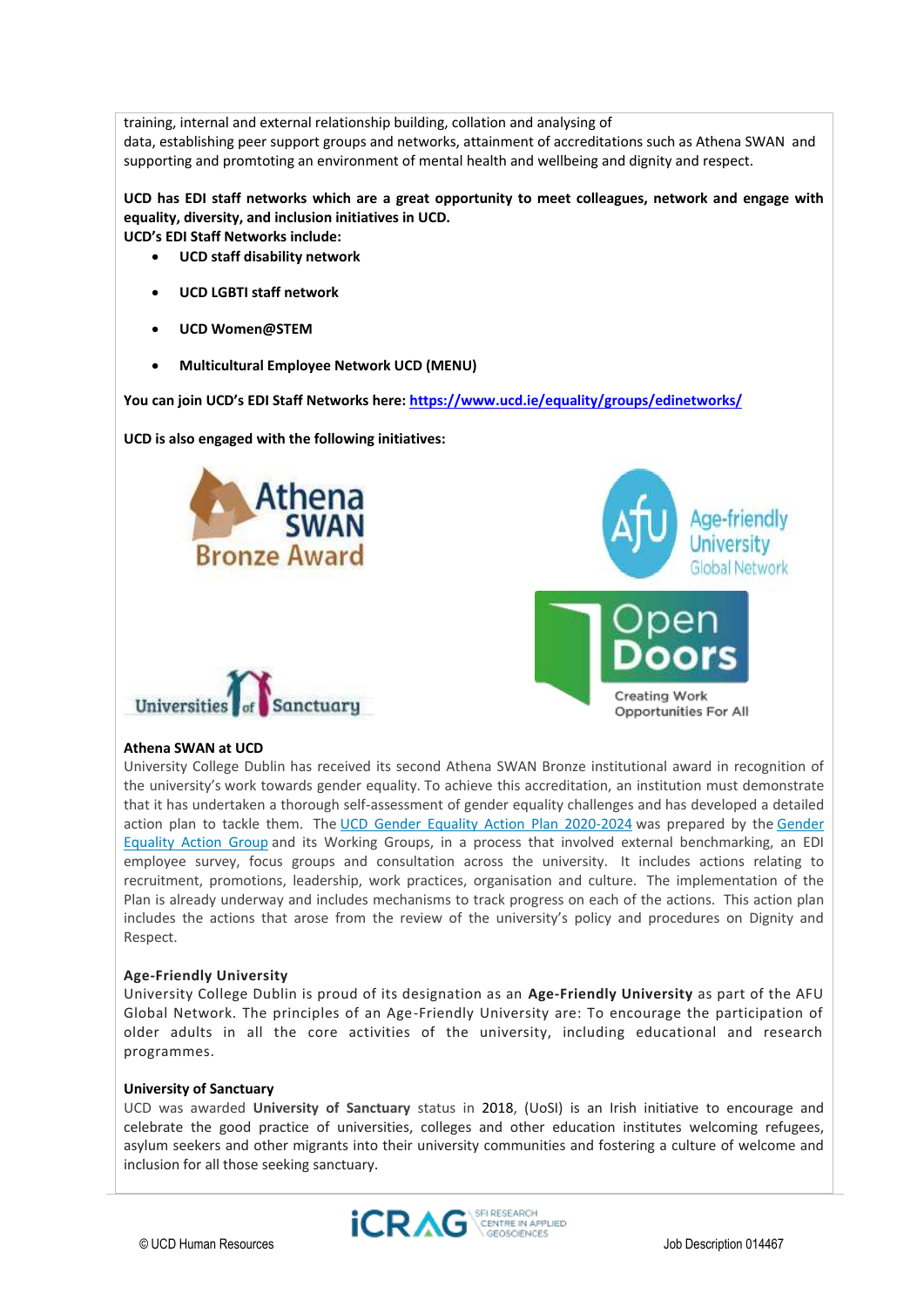## **Open Doors Initiative**

UCD has joined a group of over 95 companies and NGOs, who work with government to create pathways to employment for marginalised people. These can be internships, scholarships, training courses, aiding entrepreneurs or full/part time employment, from a range of backgrounds and abilities.

These can be developed out on a bespoke basis with organisations to include specific projects. This group work with refugees, asylum seekers and migrants, people with disabilities and disadvantaged youth (including those from a traveller background, LGBTIQ+ etc).

They offer online training, mentorships, assisted learning, seminars, inhouse training for existing employees on a range of subjects and can assist with funding for training courses you run. They have ongoing meet ups with other companies and supporting partners who are working to create diversity and inclusion within their organisations.

More details are available on our website here: [www.opendoorsinitiative.ie](file:///C:/Users/markenny/AppData/Local/Microsoft/Windows/INetCache/Content.Outlook/6FOXTEGL/www.opendoorsinitiative.ie)

## **Supplementary information**

| The University:                   | https://www.ucd.ie/               |
|-----------------------------------|-----------------------------------|
| The College/Management Unit:      | https://www.ucd.ie/science/       |
| The School/Programme Office/Unit: | https://www.ucd.ie/earthsciences/ |
| Other (Please specify):           | https://www.icrag-centre.org/     |

UCD offers a comprehensive **Research Careers Framework** in line with the Advisory Science Council Report '*Towards a Framework for Researcher Careers'*. This model provides a structured and supportive **Career and Skills Development** system designed to ensure that Post-docs in UCD are able to plan their careers and prepare for future opportunities in academia, industry or the public sector. For more information, pleas[e click here](http://www.ucd.ie/researchcareers)

## **Relocation Expenses:**

X Will not apply

Will be applied in accordance with the [UCD Relocation Policy](https://sisweb.ucd.ie/usis/W_HU_REPORTING.P_DISPLAY_QUERY?p_query=GD120-1&p_parameters=4815FCE41733095E61BC26DB2595C0C00185006F3EB3EDBB97F96086D75BC103EEB440ABB021693D4A984773FC8C463E0D21D6FB0948F46F80EFDB24468DBC79B3EA8F0E9F5FB141D9CEEBE0F34351F11863163169174754C4BCFD8BA548B5FBA0A23C88283E01C90DBA2334B4CE21BA48AF5692DCB2E0DAF380E8CFB9285EC12B31A7F6EBD59E4BB45ECE63F67D58E4)

## **Garda Vetting required:**

X **NO**

**T** YES – Garda Vetting will be conducted for the recommended candidate(s) as part of the selection process for the post in accordance with th[e UCD Garda Vetting Policy](https://sisweb.ucd.ie/usis/W_HU_REPORTING.P_DISPLAY_QUERY?p_query=GD120-1&p_parameters=C6C2790305B562CC9528AF2459071C0E50585F14A4822BF9F72EAE3CCF7FBDABD2D58B134D189D45035200C11D9063207257A9C1E2C525DFD51BD4B4AE01041E77070794F8CF2BF289B7618CD3344CDE1DE888B3B4C339E33EC342D145309F3ED0820DA15DDC0E06DD7FFD64F264DA09484647EAE4D0219FB4273EE23488820AA5BD4B82D20A09CBA78E719FEAF8A785B79871AF0FF1DE640E08167E7C4BEC61337FB8F6E46C36648256BFA69939E168FB5B280309C0607BD7FDCD9818185CE9215D57995D47C44C2B4D0260483D4FDC752749031DFC23DE5978DC137246048B)

#### **Informal Enquiries ONLY to:**

| Name:          | <b>Professor Frank McDermott</b>    |
|----------------|-------------------------------------|
| Title:         | <b>UCD School of Earth Sciences</b> |
| Email address: | frank.mcdermott@ucd.ie              |
| Telephone:     | +0035317162063                      |

| Eligibility to compete and certain restrictions on eligibility    |                                                                                                                                                                                                                                                                                                                            |  |
|-------------------------------------------------------------------|----------------------------------------------------------------------------------------------------------------------------------------------------------------------------------------------------------------------------------------------------------------------------------------------------------------------------|--|
| <b>Incentivised Scheme for Early</b><br><b>Retirement (ISER):</b> | It is a condition of the Incentivised Scheme for Early Retirement (ISER) as set<br>out in Department of Finance Circular 12/09 that retirees, under that Scheme,<br>are debarred from applying for another position in the same employment or<br>the same sector. Therefore, such retirees may not apply for this position |  |

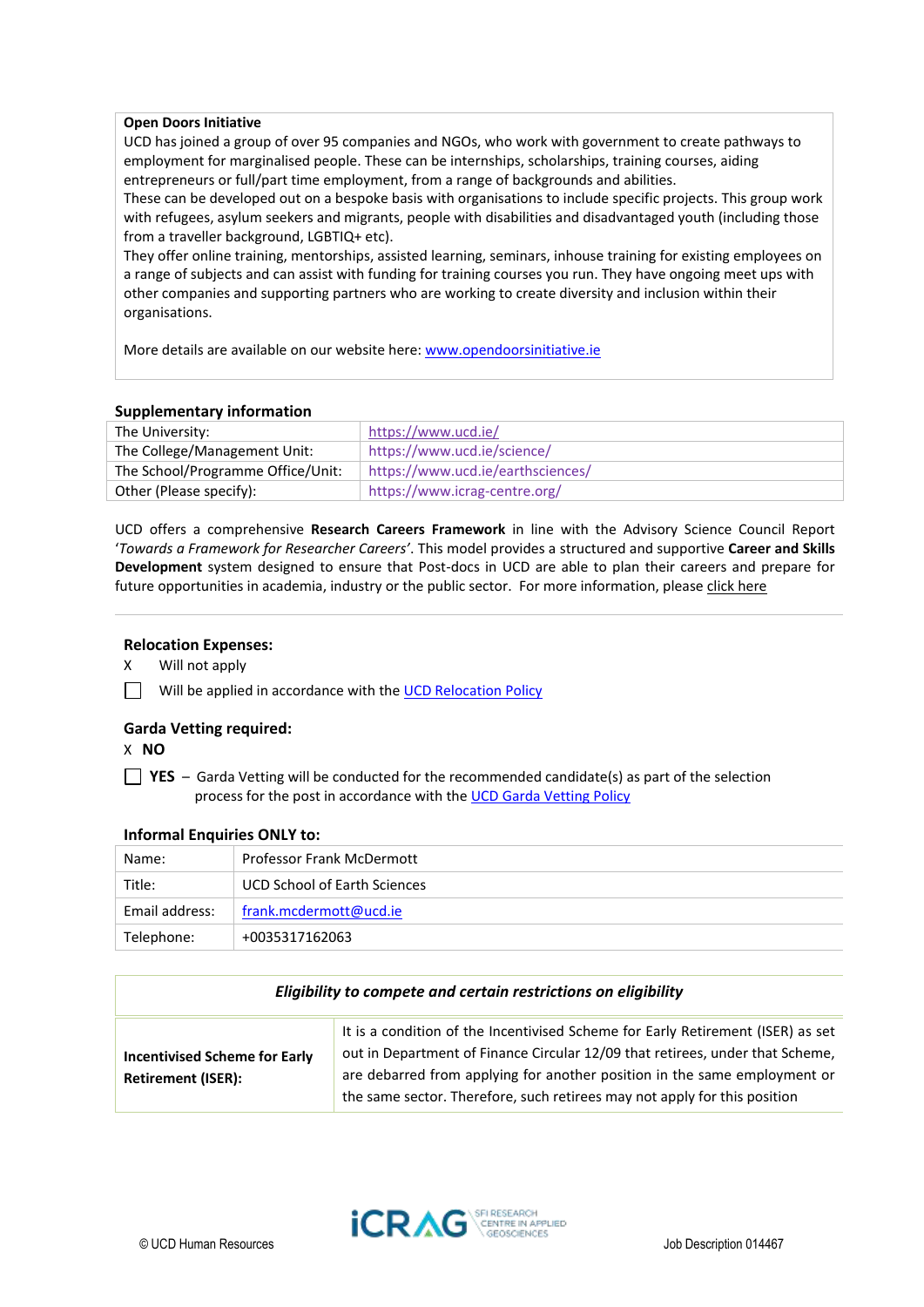| introduced a Targeted Voluntary Early Retirement (VER) Scheme and<br>Voluntary Redundancy Schemes (VRS). It is a condition of the VER scheme<br>that persons availing of the scheme will not be eligible for re-employment in<br>the public health sector or in the wider public service or in a body wholly or<br>mainly funded from public moneys. The same prohibition on re-employment<br>applies under the VRS, except that the prohibition is for a period of 7 years,<br>after which time any re-employment will require the approval of the Minister<br>for Public Expenditure and Reform. People who availed of either of these<br>schemes are not eligible to complete in this competition.                                                                                                                                                                                                                                                                                                                                                                                                                         |
|-------------------------------------------------------------------------------------------------------------------------------------------------------------------------------------------------------------------------------------------------------------------------------------------------------------------------------------------------------------------------------------------------------------------------------------------------------------------------------------------------------------------------------------------------------------------------------------------------------------------------------------------------------------------------------------------------------------------------------------------------------------------------------------------------------------------------------------------------------------------------------------------------------------------------------------------------------------------------------------------------------------------------------------------------------------------------------------------------------------------------------|
| The Department of Public Expenditure and Reform letter dated 28th June<br>2012 to Personnel Officers introduced, with effect from 1st June 2012, a<br>Collective Agreement which had been reached between the Department of<br>Public Expenditure and Reform and the Public Services Committee of the ICTU<br>in relation to ex-gratia Redundancy Payments to Public Servants. It is a<br>condition of the Collective Agreement that persons availing of the agreement<br>will not be eligible for re-employment in the public service by any public<br>service body (as defined by the Financial Emergency Measures in the Public<br>Interest Acts 2009 $-$ 2011) for a period of 2 years from termination of the<br>employment. Thereafter the consent of the Minister for Public Expenditure<br>and Reform will be required prior to re-employment. People who availed of<br>this scheme and who may be successful in this competition will have to prove<br>their eligibility (expiry of period of non-eligibility) and the Minister's consent<br>will have to be secured prior to employment by any public service body. |
| Applicants will be required to sign a Pre-Employment Declaration to confirm<br>whether they have previously availed of a public service scheme of<br>incentivised early retirement and/or the collective agreement outlined above.<br>The above represents the main schemes and agreements restricting a<br>candidate's right to be re-employed in the public service. However it is not<br>intended to be an exhaustive list and candidates should declare details of any<br>other exit mechanism they have availed of which restricts their right to be re-<br>employed in the public service. Applicants will also be required to declare any<br>entitlements to a Public Service pension benefit (in payment or preserved)<br>from any other Public Service employment and/or where they have received<br>a payment-in-lieu in respect of service in any Public Service employment.                                                                                                                                                                                                                                       |
| The successful candidate will be offered the appropriate superannuation<br>terms and conditions as prevailing in the University, at the time of being<br>offered an appointment. In general, and except for candidates who have<br>worked in a pensionable (non-single scheme terms) public service job in the<br>26 weeks prior to appointment (see paragraph d below), this means being<br>offered an appointment based on membership of the Single Public Service<br>Pension Scheme ("Single Scheme").<br>Key provisions attaching to membership of the Single Scheme are as follows:                                                                                                                                                                                                                                                                                                                                                                                                                                                                                                                                      |
|                                                                                                                                                                                                                                                                                                                                                                                                                                                                                                                                                                                                                                                                                                                                                                                                                                                                                                                                                                                                                                                                                                                               |

*a. Pensionable Age -* The minimum age at which pension is payable is 66 in line with State Pension age changes.

*b. Retirement Age -* Scheme members must retire at the age of 70.

*c. Pension Abatement:*